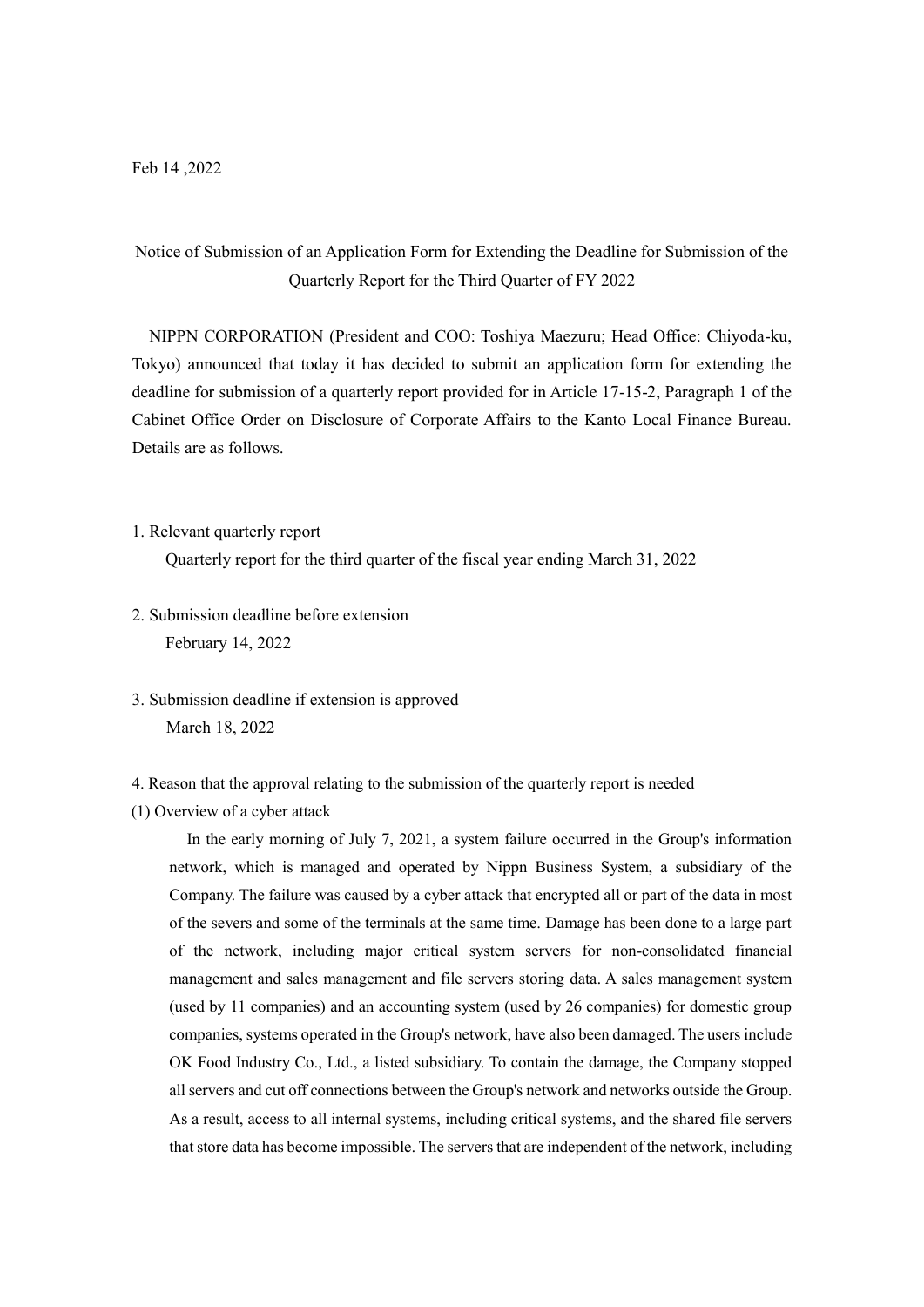part of the production management system, have not been affected.

The Company requested outside experts to investigate the network. Their report says: in all information systems affected, all or a large part of the storage areas in the servers are encrypted as of late July, and the systems cannot be booted, no technical means that can swiftly restore the servers have been found at present, and the servers that manage data backup for the systems are in the same condition as described above, and no effective technical means that can restore data have been found. In addition, no ransomware or any other malware has been found. According to the outside experts investigating the network, the direct cause of this incident is estimated to be direct unauthorized access by the attacker itself.

Further, because this incident could result in an information leak, the Company asked outside experts to investigate the possibility of a leak. The Company received a report that the investigation found evidence of external access in some PCs, servers, etc. At present, an investigation is being conducted to check if information has leaked from these PCs, servers, etc. However, no leak has been confirmed at this point. Going forward, if evidence of a leak is found in this investigation, the Company will separately conduct an investigation into the content of the leaked information.

At the same time, to prevent a recurrence of the incident, the Company is advancing initiatives to strengthen its information security measures with advice from outside experts.

#### (2) BCP against system failure

On the hardware front, under the BCP against system failure, the Company has located data centers at distant places from each other in anticipation of disasters and in case of unexpected circumstances. The Company anticipated system failure at individual business sites. However, this time, a single cyber attack targeted most of the servers of the Group at the same time, and all the business sites, including the head office, were affected in the same way. The damage has been far more serious than anticipated in the Company's BCP. With regard to the security and backup system for the Company's information system, the Company has introduced an unauthorized access detection system and antivirus software to defend against cyber attacks and update them in a timely manner. It has a system where its PCs and servers are kept up to date. The Company outsources firewall operations to an outside managed service provider and has established a system where it receives advice from an expert perspective and proposals if the setting of firewalls needs to be reviewed. As for network connections with external entities, the Company has limited the use of privileged accounts and has conducted security monitoring activities, including the monitoring of exporting data to external devices. The Company stored backup data online. However, as mentioned above, backup data were also affected in the system failure.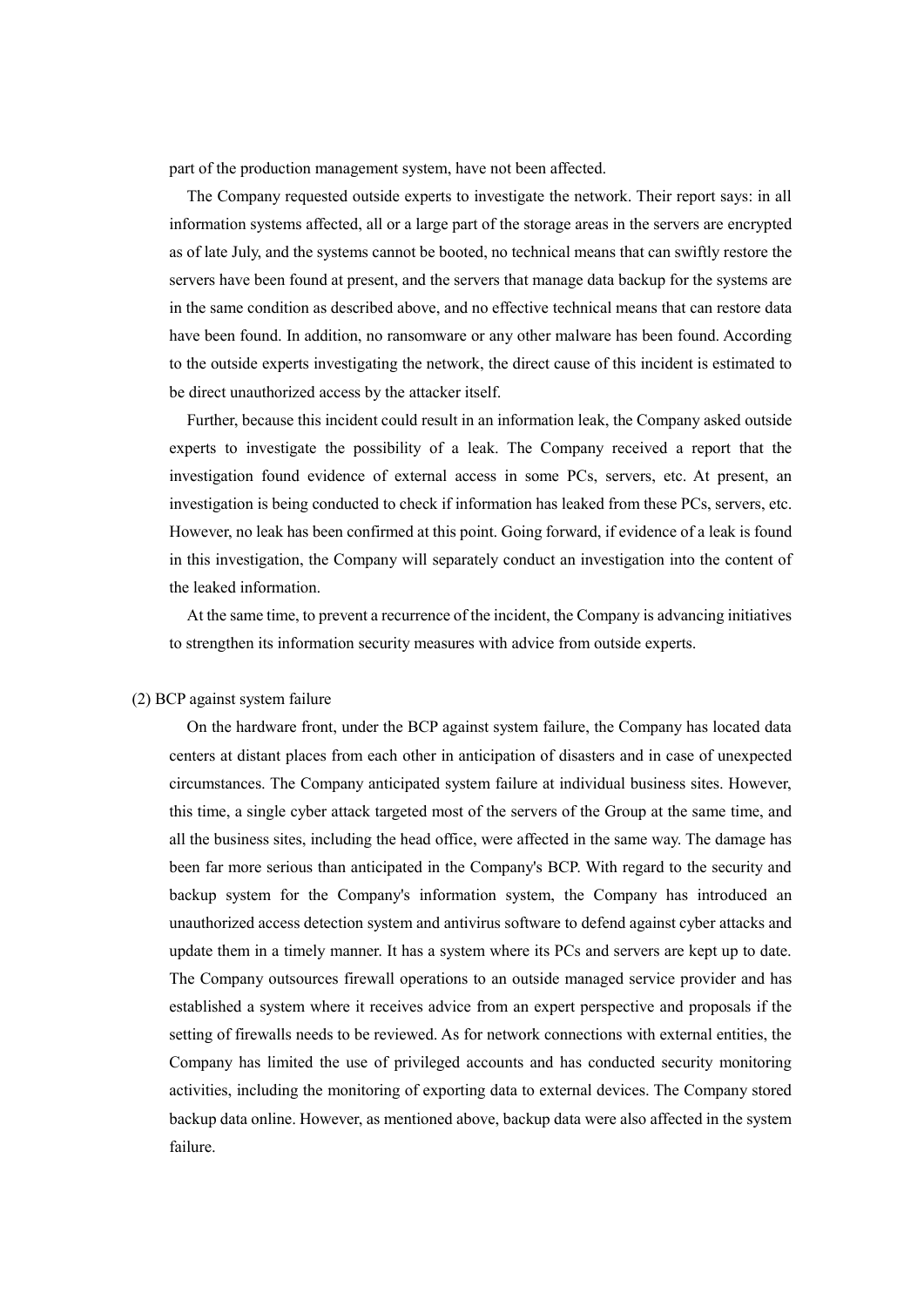## (3) Setting up a task force

The Company's management discussed future policy. In light of the urgency of the problem and the impact on management, the Company has set up a task force and is making Group-wide efforts, also using external resources, to investigate the cause of the situation, take action to prevent secondary damage, restore the process of placing and receiving orders and accounting processes, restore the information system as soon as possible, and examine measures to prevent recurrence.

The task force discussed progress and means of restoration and has determined that restoring the main systems swiftly is difficult because it will take considerable time to review the complete network environment, rebuild the servers, and acquire the lost accounting data to restore the information system given the very large magnitude of the failure, the technical difficulty, and the prolonged period required for investigation due to the expansion of the scope of damage.

Based on these discussions, the head of the task force has mobilized the necessary labor from each division for the task force, built organizations including external experts as specialized subcommittees, and allocated a function to monitor responses to this problem to the task force as a steering committee. The subcommittees submit daily reports, to which the task force responds by summarizing their overall activities on a weekly basis.

## (4) Initiatives to prevent recurrence

In response to matters concerning this incident pointed out by external experts, the task force has taken appropriate interim measures to prevent a recurrence and to enhance the Company's information security measures. Those interim measures include a firewall policy restriction and investigation to check the presence or absence of intrusions on all servers and PCs. According to opinions from external experts, the necessary interim measures have been taken to connect terminals to the information network again.

As its future initiatives, the Company will promptly implement specific action plans that were proposed to prevent a recurrence of the incident and enhance the Company's information security measures, although some have already been implemented. When a new matter that should adopted as policies is found as a result of the investigation, the Company will review the policies based on the opinions of external experts.

#### (5) Action to resume accounting work

At the time of the announcement of the Notice of Submission of an Application Form for Extending the Deadline for Submission of the Quarterly Report for the First Quarter of FY2022,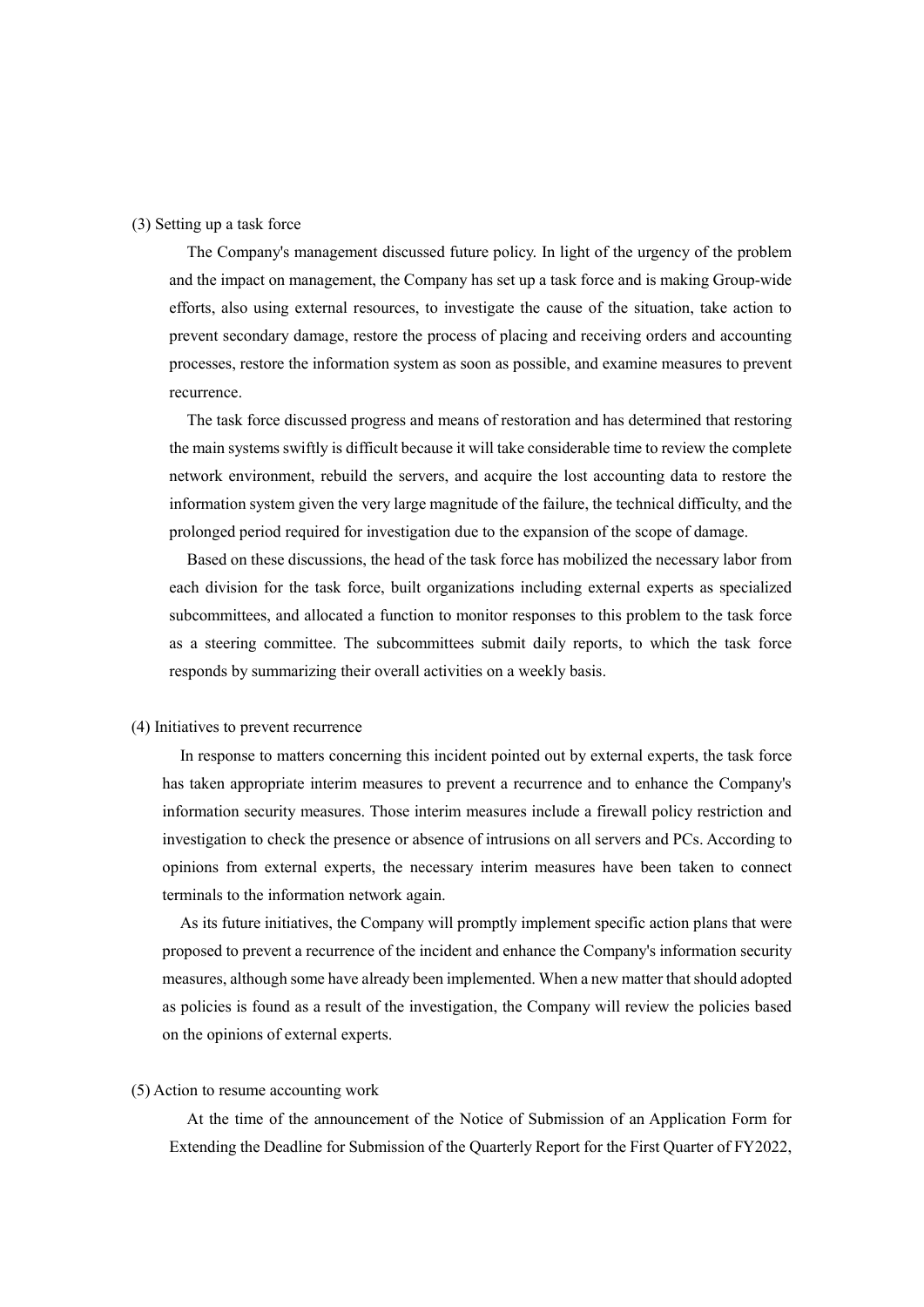which was made on August 16, 2021 it was unclear when the accounting system would be restored, and the outside experts had said that the system was unlikely to be restored soon.

Based on the experts' explanation, the Company decided to implement in a different environment the accounting system used by the Company and certain group companies to complete the account closing procedures as soon as possible. This system became available for use in perfect condition in mid September. The backup data of the accounting system used by the other domestic group companies had not been damaged, and the Group ensured safety and restored the system to the state before the system failure. Accounting closing procedures was resumed in the middle of August. The Company also implemented a new consolidated accounting system and built a system to resume account closing procedures in late August.

Regarding the sales management system used by domestic group companies, the Company proceeded with restoration work, and completed the work for all companies in early October.

After the system came into operation, the account closing procedures for the first quarter was resumed promptly, and the Company announced its consolidated financial statements for the first quarter of the fiscal year ending March 31, 2022 on October 29,2021. It submitted the quarterly report for the first quarter of the fiscal year ending March 31, 2022 on November 15.

## (6) Account closing procedures for the first half

As mentioned above, the accounting system of the Company and domestic group companies and the sales management system of domestic group companies came into operation again. However, for other business systems used by the Company, the Company has been restoring them under a basic policy of giving top priority to the restoration of the logistics management system and sales management system, which are used for order acceptance and placement, acceptance and delivery, inventory control, etc. in the upstream of the data, and to restore downstream systems in stages, to ensure data consistency and streamline the restoration process.

In addition, because approximately 90% of systems were affected by the cyber attack in question, the Company has completely shut down its information network, and then conducted an investigation into the causes, investigation into the intrusion, and an investigation into the leakage. It has taken security measures, spending an appropriate amount of time to prevent a secondary failure. In these circumstances, rebuilding of the critical systems needs to begin after safety is confirmed based on the results of the investigation into the causes and security measures are taken. The Company has started to rebuild them after making confirmation and taking those measures. On the other hand, for the minimum required systems for business continuity, the Company has introduced substitute systems. Among these, for the logistics management system, recording of order acceptance and shipments, acceptance and delivery, and other tasks had been done manually since the system stopped on July 7. Accordingly, the Company has introduced a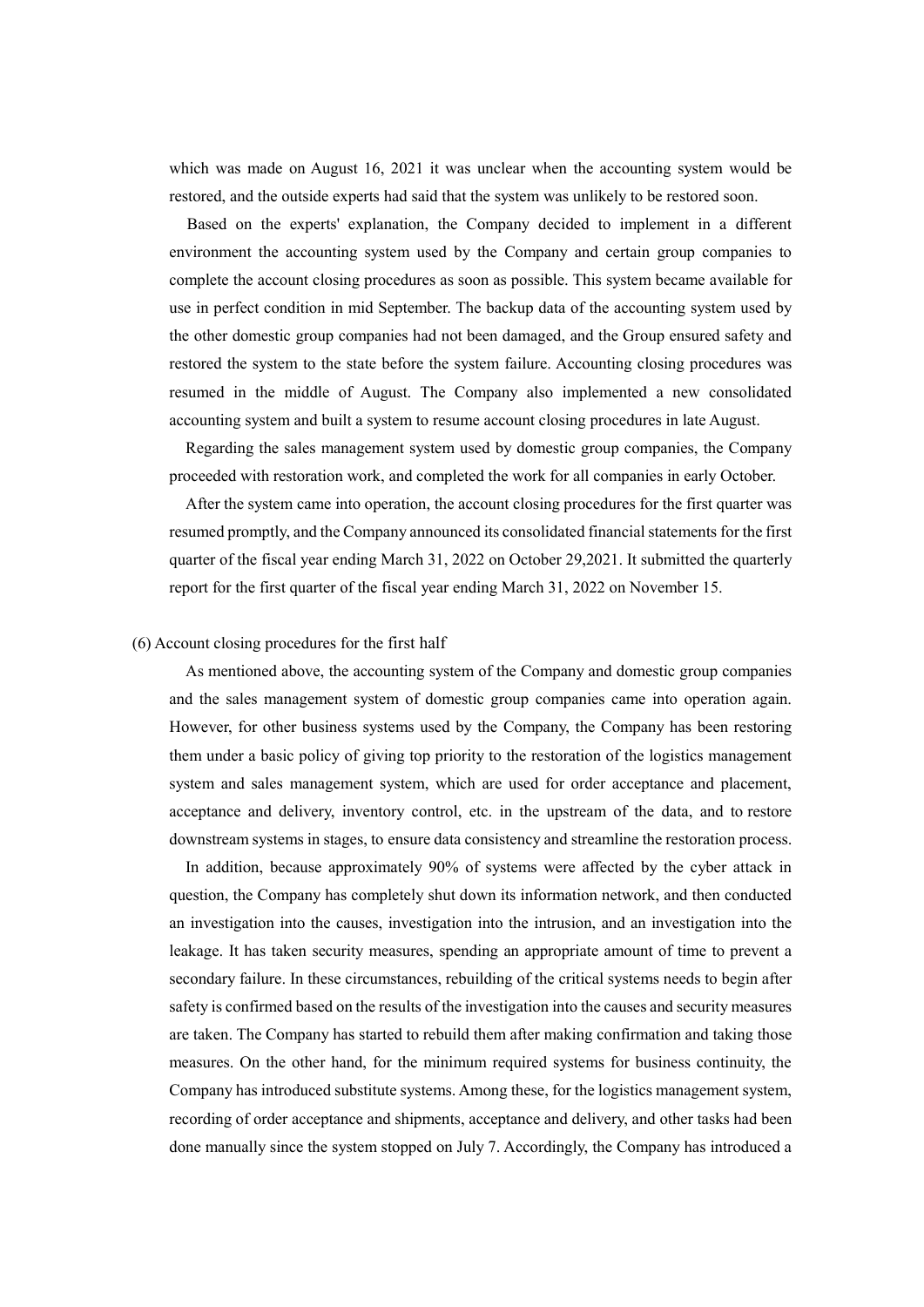substitute system with only order acceptance and placement functions as an interim measure before system restoration. The Company put this system into operation in early September.

In the first quarter, business forms that needed to be created manually again were limited because more than half of the business forms needed for account closing procedures were those on major transactions, such as sales and rebates, which were created on upstream systems, and their backup data and printed forms had been retained.

On the other hand, in the first half, the restoration of critical systems that have stopped, including the system for operations management, which is linked to accounting data, and the one for logistics management, has not progressed beyond tentative restoration with substitute systems having only order acceptance and placement functions. Thus, restoration of major critical systems was delayed until the end of the year. Under normal conditions, data on daily transactions put into each system would be automatically aggregated and created, and then converted into transfer slip data and automatically imported to the accounting system. This series of processes was replaced with manual tasks. As a result, for the second quarter, the business forms to be used for account closing procedures had to be created manually using Excel, etc.

Given these circumstances, in the account closing procedures for the first quarter, the accounting division mainly engaged in a simple task of re-entering data from transfer slips stored in printed form into the accounting system. In the account closing procedures for the first half, however, considerable efforts were needed to complete the creation of materials to be used for account closing. Moreover, transfer slips, which would be created automatically based on manually created business forms, needed to be created from scratch, requiring longer work hours than the account closing procedures for the first quarter.

To ensure account closing procedures advance promptly, the Company used external human resources for creating business forms at the division in charge of the tasks and also assigned personnel from various internal divisions to support the task. Further, the accounting division also uses external human resources to speed up the task of creating transfer slips and receives advice and support from external experts concerning overall practical tasks in account closing procedures.

The Company announced its consolidated financial statements for the second quarter of the fiscal year ending March 31, 2022 on December 28, 2021. It then submitted the quarterly report for the second quarter of the fiscal year ending March 31, 2022 on January 31, 2022.

## (7) Account closing procedures for the third quarter

As mentioned above, the Company worked to restore its business systems except for its accounting system and completed the restoration of major critical systems, not including some less important systems, between the end of 2021 and the beginning of 2022. The Company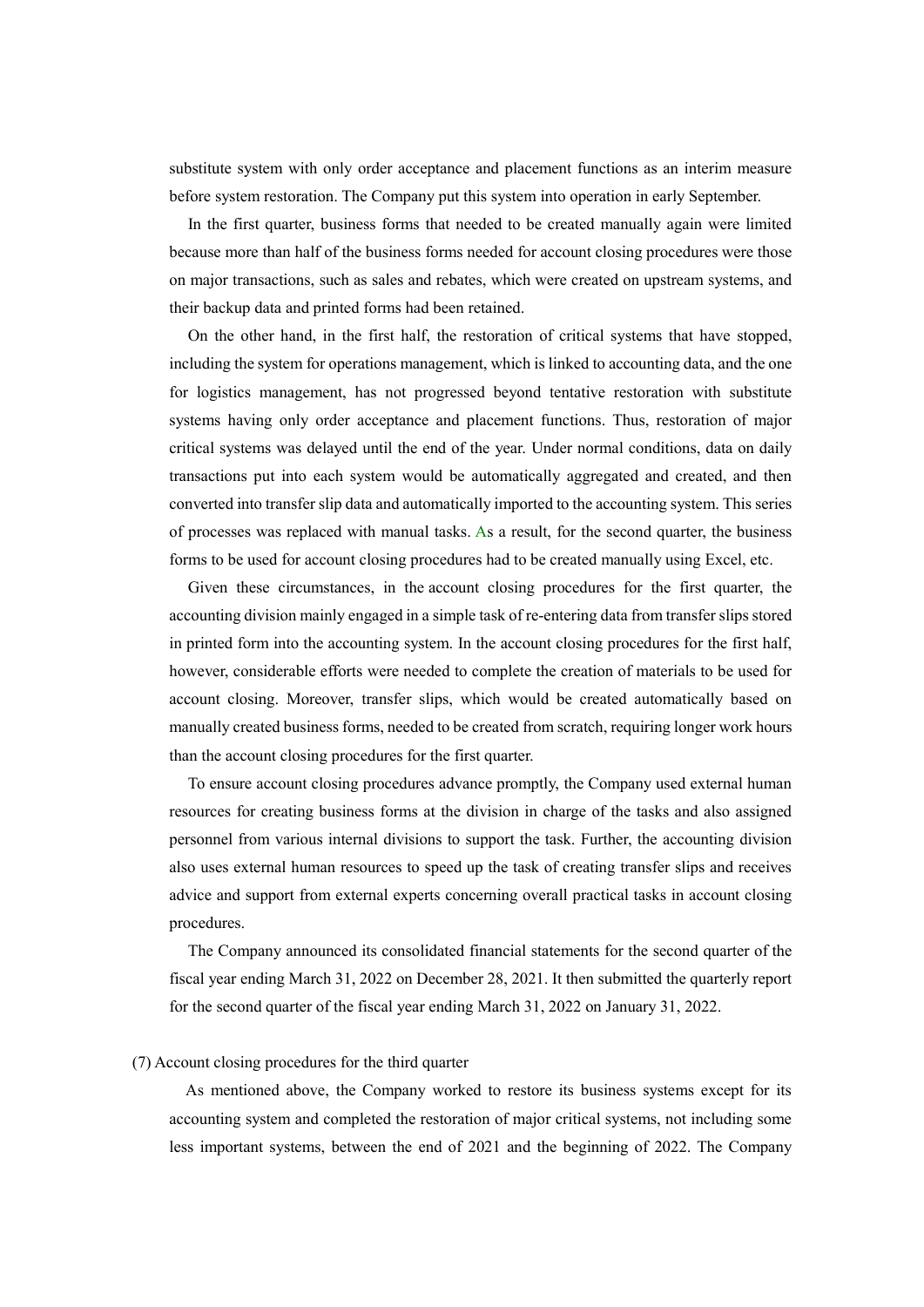expects to be able to perform normal accounting procedures in the fourth quarter from January 2022 onward. However, in the third quarter, as in the second quarter, the Company still needs to manually create all the forms that are normally automatically created by each system using Excel, etc. In conjunction with this, the accounting division needs to create transfer slips from scratch, which would be created automatically based on the manually created business forms, requiring as many work hours as in the second quarter.

Under these circumstances, to ensure account closing procedures advance promptly, the Company continues to use external human resources and receive advice and support from external experts. Further, the Company is working to improve the efficiency of various tasks to speed up manual tasks from the second quarter.

### (8) Outlook for completion of the quarterly report for the third quarter

As described above, the Company proceeded with account closing procedures for the third quarter by mobilizing personnel to quickly complete the manual tasks of creating business forms and entering transfer journal data. However, the account closing procedures for the first half were behind the usual schedule, which led to a delayed start of the third quarter closing. As a result, the tasks for the Company was completed in early February and those for group companies in late January. The Company plans to complete the consolidated financial statements for the third quarter by mid February.

Concerning the accounting auditor's review for the third quarter, the Company is facing special circumstances where a very different business process must be taken while its critical systems remain shut down as in the second quarter. Accordingly, the necessary procedures will be newly created based on an understanding of the Company's new internal control that applies to the changed processes before the review is conducted. Therefore, the Company has been told that more time is highly likely to be required for the review than the normal quarterly review.

Specific dates and schedules are being set after consultations with external experts and the accounting auditor.

The Company thus expects that it will not complete the consolidated financial statements and the accounting auditor's review for the first nine months of the fiscal year ending March 31, 2022 by the deadline for the submission of the quarterly report, February 14, 2022, and has decided to apply for the extension of the deadline for the submission of the quarterly report for the first nine months of the fiscal year ending March 31, 2022. Considering the current status, the Company plans to complete the preparation of the consolidated financial statements for the first nine months of the fiscal year ending March 31, 2022 and the accounting auditor's review and submit the quarterly report for the first nine months by March 18, 2022, the date to which the Company will apply for extending the deadline.